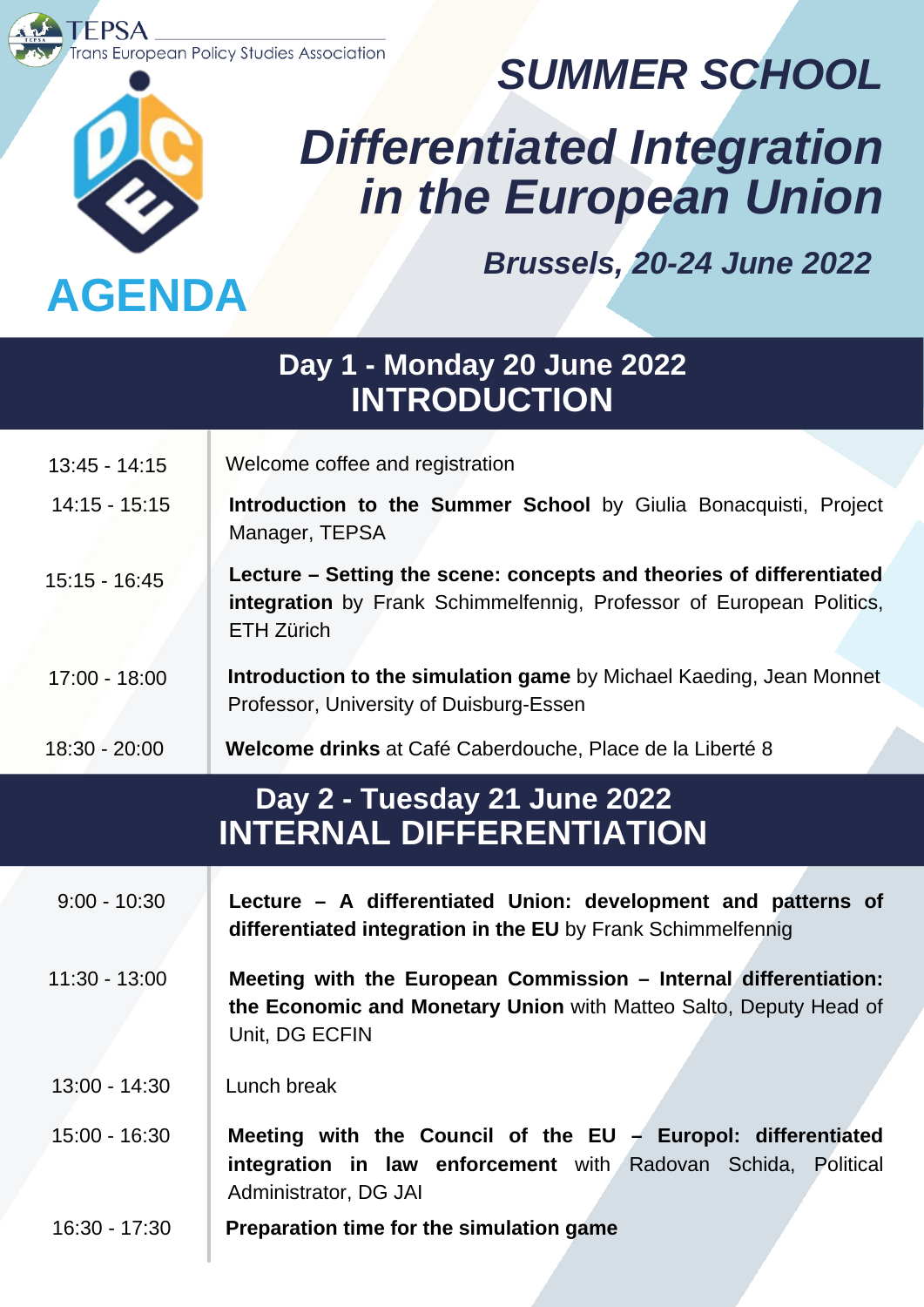| Day 3 - Wednesday 22 June 2022<br><b>EXTERNAL DIFFERENTIATION</b> |                                                                                                                                                                                                                   |  |
|-------------------------------------------------------------------|-------------------------------------------------------------------------------------------------------------------------------------------------------------------------------------------------------------------|--|
| $9:30 - 10:00$                                                    | Analysis & discussion in the group with Frank Schimmelfennig                                                                                                                                                      |  |
| $10:00 - 11:00$                                                   | Lecture – Brexit: from internal to external differentiation by Fabian<br>Zuleeg, Chief Executive at the European Policy Centre                                                                                    |  |
| $11:00 - 11:30$                                                   | Coffee break                                                                                                                                                                                                      |  |
| $11:30 - 13:00$                                                   | Meeting with the European Commission - The EU's post-Brexit<br>relationship with the United Kingdom with Clara Martinez Alberola,<br>Principal Adviser for relations with the UK                                  |  |
| $13:00 - 14:30$                                                   | Lunch break                                                                                                                                                                                                       |  |
| $14:30 - 16:00$                                                   | Meeting with the European Commission - The adoption of EU<br>legislation by non-EU states: the example of the European<br><b>Economic Area</b> with Matus Minarik, Policy Coordinator, EC Secretariat-<br>General |  |
| $16:00 - 17:30$                                                   | Preparation time for the simulation game                                                                                                                                                                          |  |

## **Day 4 - Thursday 23 June 2022 IMPACT OF DIFFERENTIATED INTEGRATION**

| $9:30 - 10:00$  | Analysis & discussion in the group with Frank Schimmelfennig                                                                     |
|-----------------|----------------------------------------------------------------------------------------------------------------------------------|
| $10:00 - 11:15$ | Lecture – Differentiated integration and democracy by Christopher<br>Lord, Professor at the University of Oslo                   |
| 11:15-11:45     | Coffee break                                                                                                                     |
| $11:45 - 13:00$ | <b>Lecture - Differentiated integration and the future of Europe</b> by<br>Sandra Lavenex, Professor at the University of Geneva |
| $13:00 - 14:30$ | Lunch break                                                                                                                      |
| $14:30 - 16:00$ | Meeting with the Council of the EU - How Enhanced Cooperation<br>works with Guy Milton, Head of Unit Analysis and Research Team  |
| $16:00 - 17:30$ | Preparation time for the simulation game                                                                                         |
| $18:00 - 20:00$ | Networking drinks with Brussels think tankers at Aloft<br><b>TEPSA</b><br>Schuman Brussels, Place Jean Rey                       |